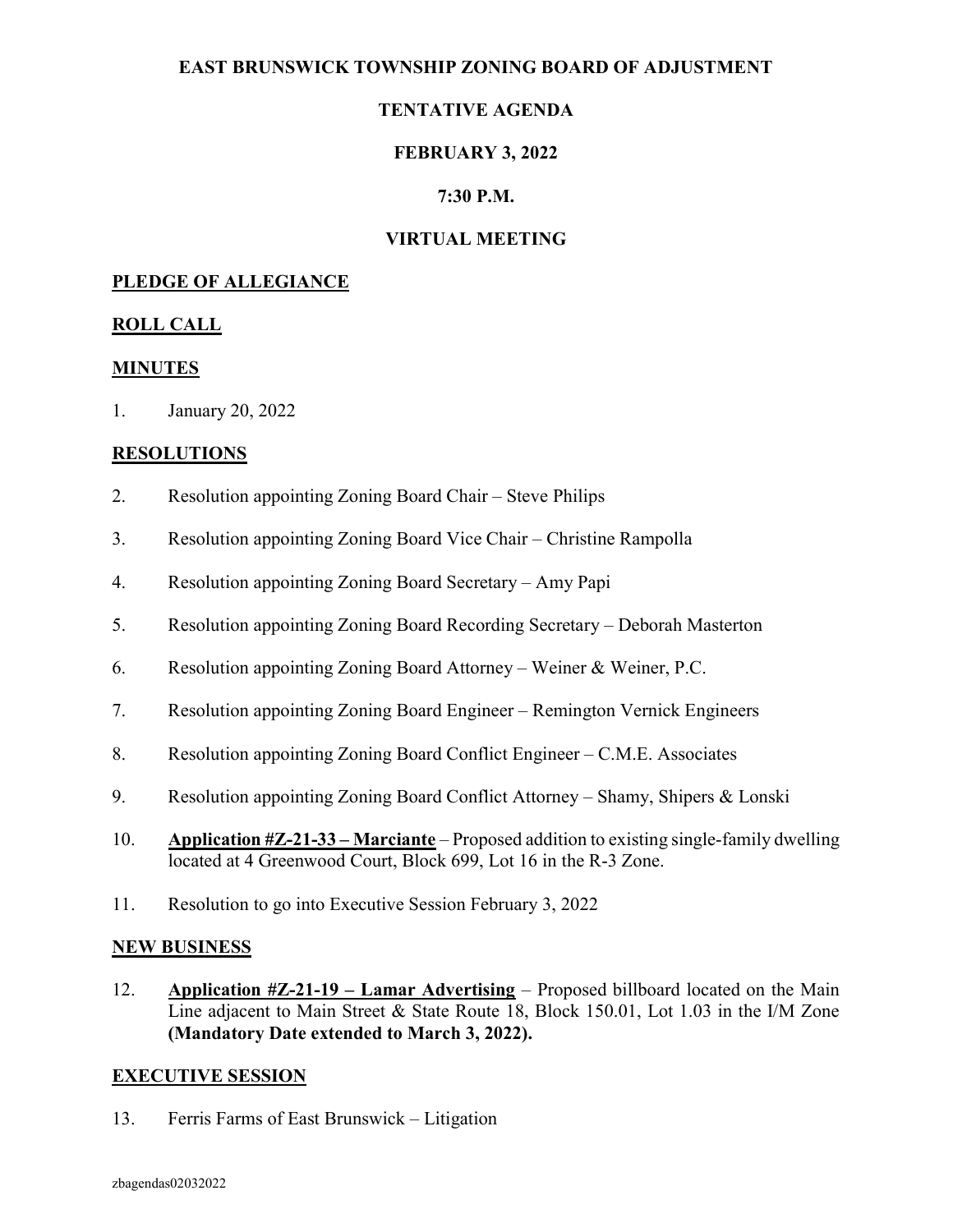# TOWNSHIP OF EAST BRUNSWICK NOTICE OF ELECTRONIC MEETING OF THE ZONING BOARD OF THE TOWNSHIP OF EAST BRUNSWICK

PLEASE BE ADVISED that the Zoning Board will hold its regular meeting on February 3, 2022, at 7:30 p.m. via online video conference. Pursuant to the provisions of the New Jersey Open Public Meetings Act, N.J.S.A. 10:4-8(b), this meeting will be held by means of the use of electronic communications equipment. Due to the COVID-19 pandemic, no members of the public shall be permitted to physically attend the meeting. The public, however, is invited to attend the meeting electronically via telephone. The Zoning Board Meeting will be broadcasted live on EBTV for the public to listen and view exhibits or documents presented. The public can attend the Zoning Board meeting and view all exhibits through the following link:

https://www.eastbrunswick.org/358/Zoning-Board

The Zoning Board will take formal action at this meeting. The Township is using this format in an effort to mitigate the chance of exposure to COVID-19, as part of the Township's ongoing effort to slow the rate of transmission and avoid overwhelming our treatment centers. This action will be in force for all existing meetings until otherwise notified by public notice.

Aaron Blessing Zoning Board